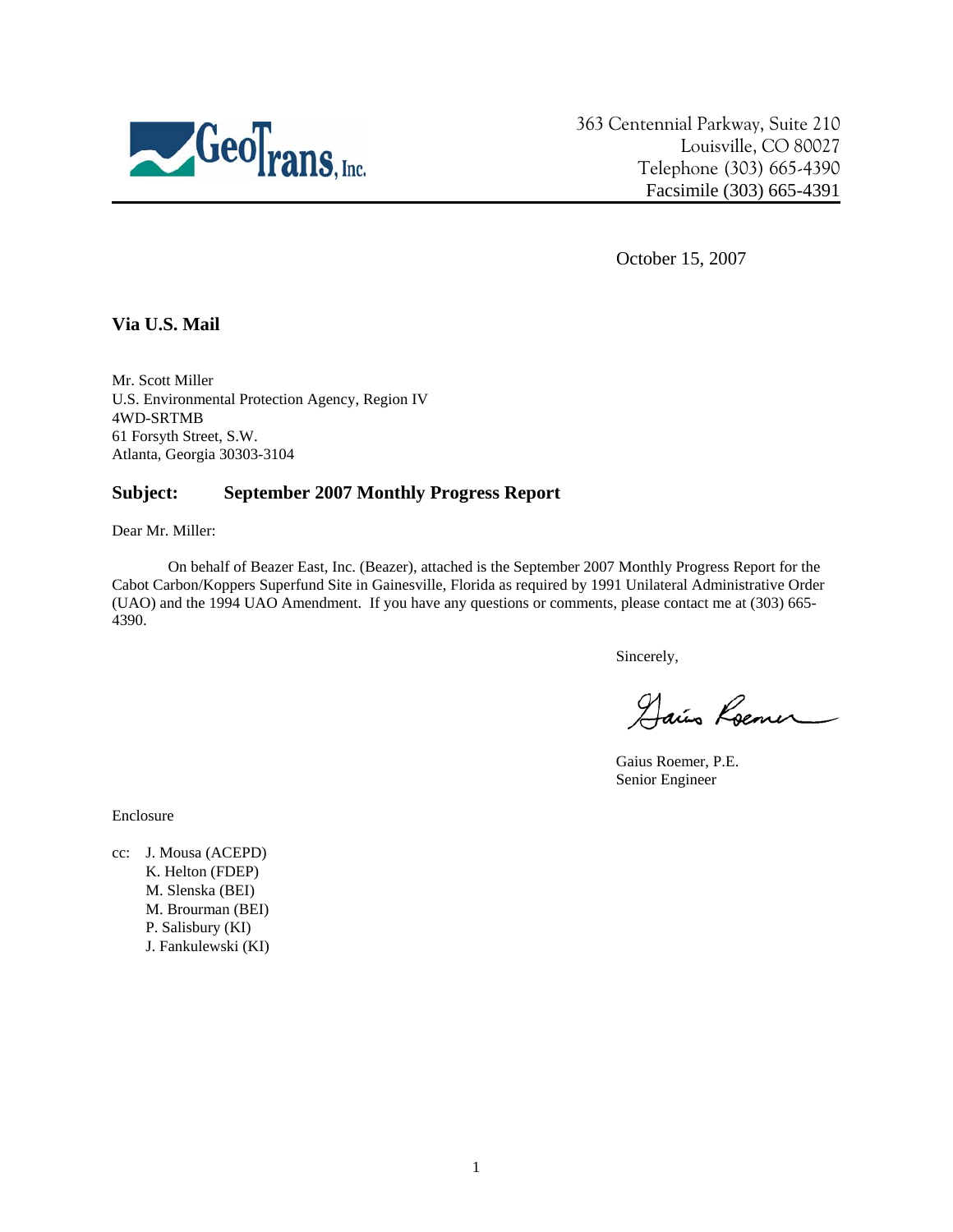# **September 2007 MONTHLY PROGRESS REPORT Cabot Carbon/Koppers Superfund Site GAINESVILLE, FLORIDA**

#### **1. DESCRIPTION OF ACTIONS TAKEN TO COMPLY WITH THE UNILATERAL ADMINISTRATIVE ORDER (MARCH 1991) AND ESTIMATE OF THE PERCENTAGE OF THE RD/RA COMPLETED:**

- Beazer's Operation and Maintenance (O&M) Contractor performed routine treatment plant operation and maintenance services for the ground water remedial system.
- Second Five-Year Review Report recommendations are being performed through 2007.

#### **2. SUMMARY OF RESULTS OF SAMPLING AND TESTS AND ALL OTHER DATA DURING THE MONTH:**

- Instantaneous flow rates and totalizer volumes were measured in each extraction well.
- 6.65 gallons of NAPL were bailed from the Hawthorn Group wells during the past month, and a total of 206.66 gallons have been bailed since the start of the NAPL recovery program in June 19, 2004. The two-week recovery schedule was started October 25, 2005.
- A total of 1,001,000 gallons of ground water were recovered by the existing extraction system, treated and discharged to the Gainesville Regional Utilities (GRU) during this past month (operating period of 670.7 hours). The average recovery rate for the month was approximately 24.9 gallons per minute (gpm).

#### **3. SUMMARY OF ALL PLANS, REPORTS, DELIVERABLES AND PROCEDURES COMPLETED:**

- Completed monthly maintenance check.
- Inspected piezometers, extraction wells, piping, valves, treatment plant vessels and controls, buildings and grounds.
- Sampled POTW on September 25, 2007.
- Repaired/replaced EW-2 and EW-11 pumps.
- Vacuumed stormwater from well houses.
- Performed 3rd quarter sampling event of UF wells from September 10th through 23rd.
- Well casings at all offsite Hawthorn monitoring wells except HG-22D have been installed.
- Installed well UHG-EW01 as part of Hawthorn NAPL recovery pilot test activities.
- Installed monitoring points as part of ISBS pilot test activities.
- Submitted UIC variance request to FDEP for ISBS pilot test

#### **4. PROJECTED WORK FOR THE NEXT MONTH (OCTOBER 2007) WITH SCHEDULE CONSIDERATIONS:**

(Please see the attached draft schedule. Note that this is a working schedule and is likely to change.)

- Measure instantaneous flow rates and totalizer volumes for each extraction well.
- Continue NAPL removal from Hawthorn Group wells on a two-week schedule.
- Submit Floridan Well Installation Report.
- Perform well completion at offsite Hawthorn wells.
- Continue Hawthorn NAPL recovery pilot test activities.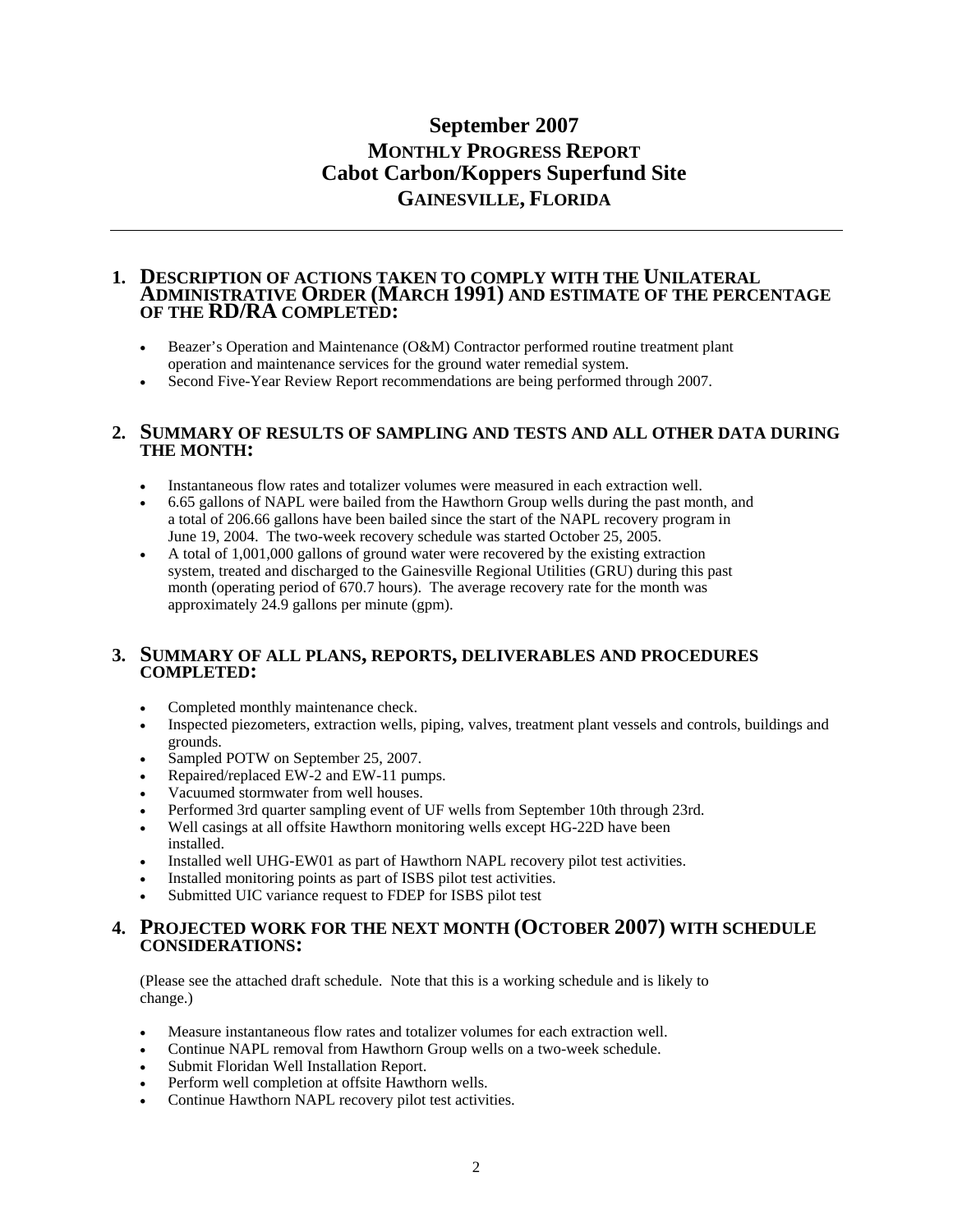• Continue ISBS pilot test preparation activities.

#### **5. SUMMARY OF PROBLEMS OR POTENTIAL PROBLEMS AND ACTUAL OR ANTICIPATED DELAYS ENCOUNTERED DURING THE MONTH:**

• A public-utility sewer line was accidentally damaged during drilling of Hawthorn Group well HG-22D just west of the site property line. The incident has caused minor delays in the drilling program.

# **6. ACTIONS BEING TAKEN TO RECTIFY PROBLEMS OR DELAYS:**

• Gainesville Regional Utilities (GRU) and GeoTrans have communicated frequently regarding the incident at HG-22D.

## **7. SUPPLEMENTAL INFORMATION:**

• Please see the attached draft schedule. Note that this is a working schedule and is likely to change.

# **8. CHANGES IN PERSONNEL DURING THIS MONTH:**

• None this reporting period.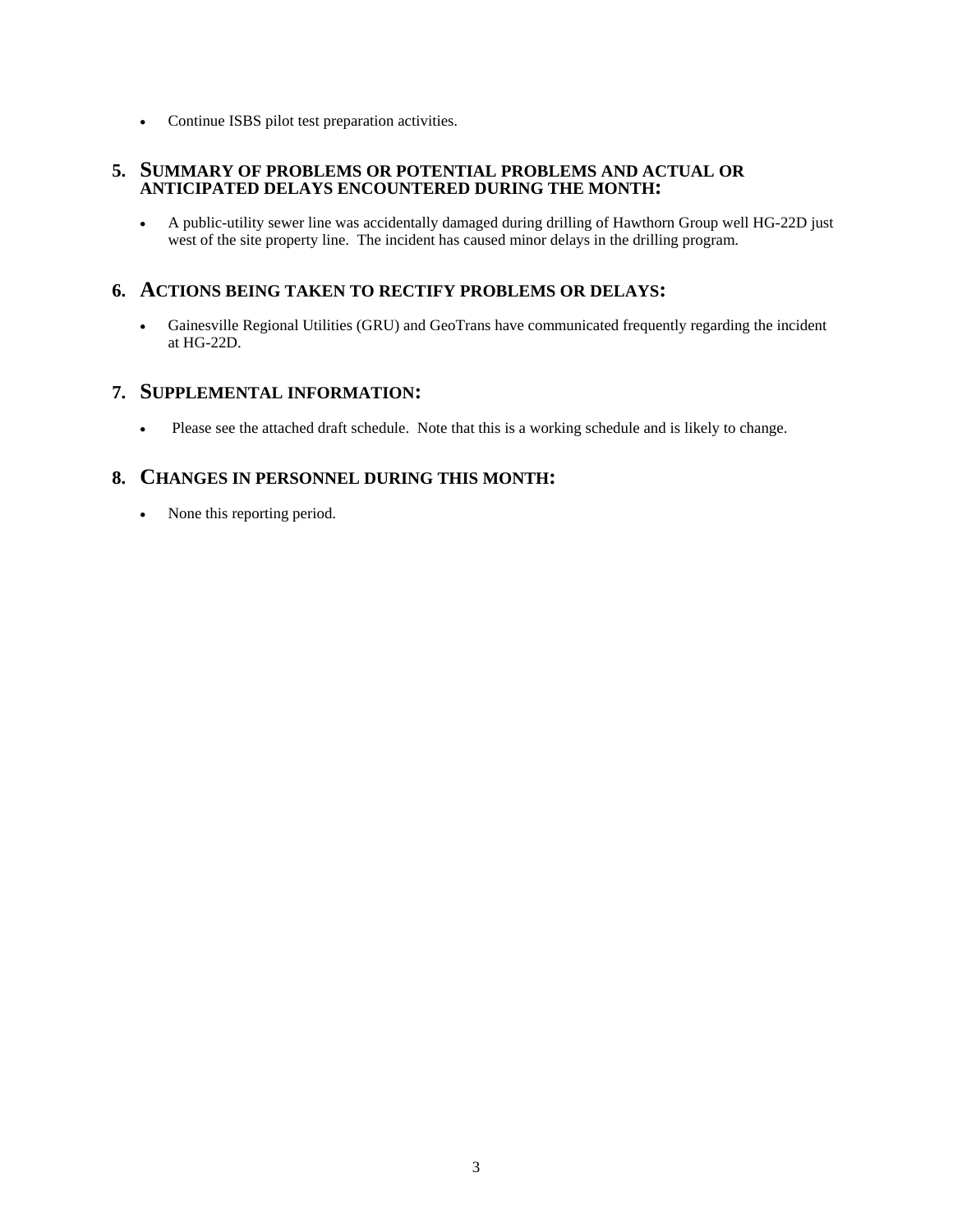|                 |                                                                    |          |                    |           | <b>Cabot Carbon/Koppers Site: Combined Beazer USEPA Schedule (DRAFT FOR DISCUSSION)</b>                                                                                                                                                     |                                      |
|-----------------|--------------------------------------------------------------------|----------|--------------------|-----------|---------------------------------------------------------------------------------------------------------------------------------------------------------------------------------------------------------------------------------------------|--------------------------------------|
| ID              | Task Name                                                          | Duration | Start              | Finish    | 2006<br>2007<br>Apr   May   Jun   Jul   Aug   Sep   Oct   Nov   Dec   Jan   Feb   Mar   Apr   May   Jun   Jul   Aug   Sep   Oct   Nov   Dec   Jan   Feb   Mar   Apr   May   Jun   Jul   Aug   Sep   Oct   Nov   Dec   Jan   Feb   Mar   Apr | 2008                                 |
| $\overline{1}$  | Complete 2006 5-Year Review Tasks                                  | 652 days | 5/1/06             | 11/13/08  |                                                                                                                                                                                                                                             | 11/13<br>and the first products.     |
| $\overline{2}$  | Recmnd. #1 - Evaluate Surficial Aquifer Extraction System          | 526 days | 8/1/06             | 8/20/08   |                                                                                                                                                                                                                                             | 8/20                                 |
| $\mathbf{3}$    | <b>Beazer Evaluation</b>                                           | 104 days | 8/1/06             | 12/22/06  |                                                                                                                                                                                                                                             |                                      |
| $\overline{4}$  | Beazer Evaluation Submittal (12/22/06 letter)                      | 0 days   | 12/22/06           | 12/22/06  | 12/22                                                                                                                                                                                                                                       |                                      |
| 5 <sup>5</sup>  | GRU Comments Transmittal (3/27/07 letter)                          | 0 days   | 3/27/07            | 3/27/07   |                                                                                                                                                                                                                                             |                                      |
| 6               | USEPA Comments Transmittal (4/2/07 email)                          | 0 days   | 4/2/07             | 4/2/07    |                                                                                                                                                                                                                                             |                                      |
| $\overline{7}$  | Phone Conference: O'Steen/Erickson, After Surficial Resample       | 0 days   | 6/1/07             | 6/1/07    |                                                                                                                                                                                                                                             |                                      |
| 8               | Discuss Surficial Results - Implications on Extraction System      | 0 days   | 11/19/07           | 11/19/07  |                                                                                                                                                                                                                                             | 11/19                                |
| 9               | Beazer Prepare Responses & Work Plan                               | 35 days  | 11/20/07           | 1/14/08   |                                                                                                                                                                                                                                             |                                      |
| 10 <sup>°</sup> | Beazer Submit Responses & Work Plan                                | 0 days   | 1/14/08            | 1/14/08   |                                                                                                                                                                                                                                             |                                      |
| 11              | <b>Resolution and Approval</b>                                     | 25 days  | 1/15/08            | 2/18/08   |                                                                                                                                                                                                                                             |                                      |
| 12              | <b>USEPA Approval of Work Plan</b>                                 | 0 days   | 2/18/08            | 2/18/08   |                                                                                                                                                                                                                                             |                                      |
| 13              | Beazer Implement Work Plan for System Modifications                | 130 days | 2/19/08            | 8/20/08   |                                                                                                                                                                                                                                             |                                      |
| 14              |                                                                    |          |                    |           |                                                                                                                                                                                                                                             |                                      |
| 15              | Recmnd. #2 - Sediment and Surface Water Sampling                   | 234 days | 5/5/06             | 3/30/07   |                                                                                                                                                                                                                                             |                                      |
| 16              | ACEPD Off-Site Sediment Data 1994-2000 Transmittal                 | 0 days   | 5/5/06             | 5/5/06    | $\bullet$ 5/5                                                                                                                                                                                                                               |                                      |
| 17              | ACEPD Off-Site Water/Sediment Data Sep 2006 Transmittal            | 0 days   | 12/13/06           | 12/13/06  |                                                                                                                                                                                                                                             |                                      |
|                 |                                                                    |          |                    | 3/30/07   | $\triangle$ 12/13                                                                                                                                                                                                                           |                                      |
| 18              | Beazer Soil & Sediment Data Summary Report Submittal (3/30/07)     | 0 days   | 3/30/07<br>3/30/07 | 3/30/07   |                                                                                                                                                                                                                                             |                                      |
| 19              | <b>RECOMMENDATION RESPONSE COMPLETED</b>                           | 0 days   |                    |           | $\overline{\smash{3}}$ 3/30                                                                                                                                                                                                                 |                                      |
| 20              |                                                                    |          |                    |           |                                                                                                                                                                                                                                             |                                      |
| 21              | Recmnd. #3 - Hawthorn Investigation                                | 267 days | 11/17/06           | 12/4/07   |                                                                                                                                                                                                                                             |                                      |
| 22              | Beazer Updated Site Stratigraphy Submittal (11/17/06 letter)       | 0 days   | 11/17/06           | 11/17/06  | 411/17                                                                                                                                                                                                                                      |                                      |
| 23              | EPA Additional Monitoring Request (3/1/07 letter)                  | 0 days   | 3/1/07             | 3/1/07    |                                                                                                                                                                                                                                             |                                      |
| 24              | Beazer Prepare Hawthorn Investigation Plan                         | 23 days  | 3/1/07             | 4/2/07    |                                                                                                                                                                                                                                             |                                      |
| 25              | Beazer Hawthorn Investigation Plan Submittal (3/31/07 Workplan)    | 0 days   | 4/2/07             | 4/2/07    |                                                                                                                                                                                                                                             |                                      |
| 26              | <b>USEPA/Stakeholder Review</b>                                    | 31 days  | 4/3/07             | 5/15/07   |                                                                                                                                                                                                                                             |                                      |
| 27              | ACEPD Comments on Hawthorn Investigation WP (5/9/07 letter)        | 0 days   | 5/9/07             | 5/9/07    | 5/9                                                                                                                                                                                                                                         |                                      |
| 28              | USEPA Comments on Hawthorn Investigation (5/15/07 email)           | 0 days   | 5/15/07            | 5/15/07   |                                                                                                                                                                                                                                             |                                      |
| 29              | Resolution of Issues                                               | 19 days  | 5/16/07            | 6/12/07   |                                                                                                                                                                                                                                             |                                      |
| 30              | Beazer Submit Revised Workplan (6/12/07)                           | 0 days   | 6/12/07            | 6/12/07   |                                                                                                                                                                                                                                             |                                      |
| 31              | USEPA Comment Letter (6/29/07)                                     | 0 days   | 6/29/07            | 6/29/07   |                                                                                                                                                                                                                                             |                                      |
| 32              | Beazer Submit Revised #2 Workplan (7/20/07)                        | 0 days   | 7/20/07            | 7/20/07   | ́→                                                                                                                                                                                                                                          |                                      |
| 33              | <b>USEPA Approval of Work Plan</b>                                 | 0 days   | 8/7/07             | 8/7/07    | $\bigoplus_{1}$ 8/7                                                                                                                                                                                                                         |                                      |
| 34              | Beazer Carry Out Work Plan                                         | 103 days | 7/10/07            | 12/4/07   |                                                                                                                                                                                                                                             |                                      |
| 35              | Subcontracting                                                     | 4 wks    | 7/10/07            | 8/7/07    |                                                                                                                                                                                                                                             |                                      |
| 36              | Mobilization                                                       | 1 wk     | 8/13/07            | 8/17/07   |                                                                                                                                                                                                                                             |                                      |
| 37              | <b>Well Installation &amp; development</b>                         | 54 days  | 8/20/07            | 11/2/07   |                                                                                                                                                                                                                                             |                                      |
| 38              | <b>Report Preparation &amp; Review</b>                             | 4 wks    | 11/5/07            | 12/4/07   |                                                                                                                                                                                                                                             |                                      |
| 39              | Beazer Submit Hawthorn Investigation Report                        | 0 days   | 12/4/07            | 12/4/07   |                                                                                                                                                                                                                                             | 12/4                                 |
| 40              |                                                                    |          |                    |           |                                                                                                                                                                                                                                             |                                      |
| 41              | Recmnd. #4 - Floridan Monitoring                                   | 382 days | 7/10/06            | 1/7/08    |                                                                                                                                                                                                                                             | -1/7                                 |
| 42              | Beazer Prepare Floridan Drilling Report                            | 13 days  | 7/10/06            | 7/26/06   | $-7/26$                                                                                                                                                                                                                                     |                                      |
| 43              | Beazer Submit Floridan Drilling Report (7/26/06)                   | 0 days   | 7/26/06            | 7/26/06   | 7/26                                                                                                                                                                                                                                        |                                      |
| 44              | Beazer Prepare Additional Drilling/Testing Workplan                | 25 days  | 7/17/06            | 8/18/06   | $-8/18$                                                                                                                                                                                                                                     |                                      |
| 45              | Beazer Submit Floridan Drilling Workplan (8/18/07)                 | 0 days   | 8/18/06            | 8/18/06   | $\frac{8}{18}$                                                                                                                                                                                                                              |                                      |
| 46              | <b>USEPA Review of Drilling Work Plan</b>                          | 48 days  | 8/21/06            | 10/25/06  | $-10/25$                                                                                                                                                                                                                                    |                                      |
| 47              | USEPA Alternative Floridan Drilling/Testing Plan (10/25/06 letter) | 0 days   | 10/25/06           | 10/25/06  | 10/25                                                                                                                                                                                                                                       |                                      |
| 48              | Beazer Response to EPA Alternative Plan (12/18/06 letter)          | 0 days   | 12/18/06           | 12/18/06  | 12/18                                                                                                                                                                                                                                       |                                      |
| Date: 10/10/07  |                                                                    |          |                    |           |                                                                                                                                                                                                                                             |                                      |
|                 | Task<br><b>Current/In-Progress Item</b>                            |          |                    | Progress  | <b>External Tasks</b><br>Summary                                                                                                                                                                                                            | $\overline{\mathcal{L}}$<br>Deadline |
|                 | <b>Completed Major Task</b><br>Split                               |          |                    | Milestone | External Milestone<br><b>Project Summary</b>                                                                                                                                                                                                |                                      |

| 2008<br>Jan   Feb   Mar   Apr   May   Jun   Jul   Aug   Sep   Oct   Nov   Dec<br>$\mathsf{c}\mid$ | Jan   Feb   Mar   Apr |
|---------------------------------------------------------------------------------------------------|-----------------------|
| 8/20                                                                                              |                       |
|                                                                                                   |                       |
|                                                                                                   |                       |
|                                                                                                   |                       |
|                                                                                                   |                       |
| 19<br>÷                                                                                           |                       |
| $+1/14$                                                                                           |                       |
| ▀▀▊<br>2/18                                                                                       |                       |
|                                                                                                   |                       |
|                                                                                                   |                       |
|                                                                                                   |                       |
|                                                                                                   |                       |
|                                                                                                   |                       |
|                                                                                                   |                       |
|                                                                                                   |                       |
|                                                                                                   |                       |
|                                                                                                   |                       |
|                                                                                                   |                       |
|                                                                                                   |                       |
|                                                                                                   |                       |
|                                                                                                   |                       |
|                                                                                                   |                       |
|                                                                                                   |                       |
|                                                                                                   |                       |
|                                                                                                   |                       |
|                                                                                                   |                       |
| 12/4                                                                                              |                       |
|                                                                                                   |                       |
| 1/7                                                                                               |                       |
|                                                                                                   |                       |
|                                                                                                   |                       |
|                                                                                                   |                       |
|                                                                                                   |                       |
| $\overline{\mathcal{L}}$<br>Deadline                                                              |                       |
|                                                                                                   |                       |
|                                                                                                   | Page 1                |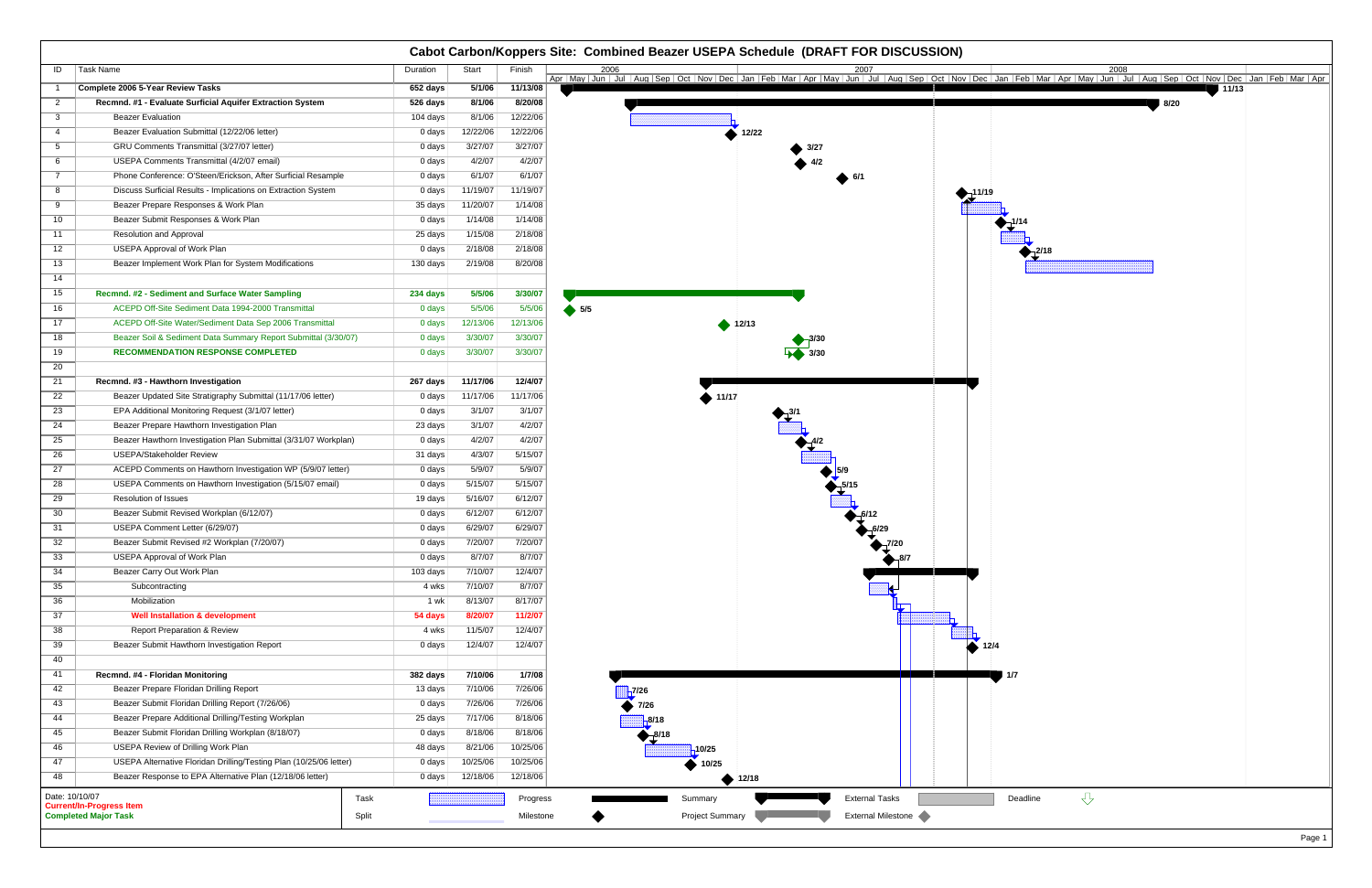|                |                                                                    |          |                               |           |                        | Cabot Carbon/Koppers Site: Combined Beazer USEPA Schedule (DRAFT FOR DISCUSSION)                                                                                                                                                            |
|----------------|--------------------------------------------------------------------|----------|-------------------------------|-----------|------------------------|---------------------------------------------------------------------------------------------------------------------------------------------------------------------------------------------------------------------------------------------|
| ID             | Task Name                                                          | Duration | Start                         | Finish    | 2006                   | 2007<br>2008<br>Apr   May   Jun   Jul   Aug   Sep   Oct   Nov   Dec   Jan   Feb   Mar   Apr   May   Jun   Jul   Aug   Sep   Oct   Nov   Dec   Jan   Feb   Mar   Apr   May   Jun   Jul   Aug   Sep   Oct   Nov   Dec   Jan   Feb   Mar   Apr |
| 49             | Beazer Agrees to Perform Hydraulic Testing (3/1/07 letter)         | 0 days   | 3/1/07                        | 3/1/07    |                        | $\overline{\frac{3}{1}}$                                                                                                                                                                                                                    |
| 50             | Beazer Conduct Modified Aug 18 2006 Workplan                       | 222 days | 12/11/06                      | 10/22/07  |                        |                                                                                                                                                                                                                                             |
| 51             | Drilling, Installation, Testing                                    | 152 days | 12/11/06                      | 7/13/07   |                        |                                                                                                                                                                                                                                             |
| 52             | Sampling                                                           | 5 days   | 7/16/07                       | 7/20/07   |                        |                                                                                                                                                                                                                                             |
| 53             | Analysis                                                           | 20 days  | 7/23/07                       | 8/17/07   |                        |                                                                                                                                                                                                                                             |
| 54             | <b>Report Prep &amp; Review</b>                                    | 45 days  | 8/20/07                       | 10/22/07  |                        |                                                                                                                                                                                                                                             |
| 55             | Beazer Submit Floridan Supplemental Analysis Report                | 0 days   | 9/17/07                       | 9/17/07   |                        | $\blacktriangleright$ 9.17                                                                                                                                                                                                                  |
| 56             | Beazer Submit Floridan Drilling & Analysis Reports                 | 0 days   | 10/22/07                      | 10/22/07  |                        | --10/22                                                                                                                                                                                                                                     |
| 57             | <b>USEPA/Stakeholder Review</b>                                    | 25 days  | 10/23/07                      | 11/28/07  |                        | 11/28 <del>,</del>                                                                                                                                                                                                                          |
| 58             | Resolution of Remaining Issues                                     | 25 days  | 11/29/07                      | 1/7/08    |                        | 1/7                                                                                                                                                                                                                                         |
| 59             |                                                                    |          |                               |           |                        |                                                                                                                                                                                                                                             |
| 60             | Recmnd. #5 - Pilot Studies and Interim Measures                    | 652 days | 5/1/06                        | 11/13/08  |                        | 11/13<br><b>TELEVISION</b>                                                                                                                                                                                                                  |
| 61             | Hawthorn DNAPL Rec. Pilot/IM                                       | 338 days | 11/17/06                      | 3/17/08   |                        | 3/17                                                                                                                                                                                                                                        |
| 62             | USEPA Approval to Proceed with 12/23/04 Workplan (11/17/06 letter) | 0 days   | 11/17/06                      | 11/17/06  | 11/17                  |                                                                                                                                                                                                                                             |
| 63             | <b>Resolution of Permitting &amp; Comments</b>                     | 107 days | 11/17/06                      | 4/17/07   |                        |                                                                                                                                                                                                                                             |
| 64             | FDEP UIC Permit Exemption                                          | 0 days   | 4/25/07                       | 4/25/07   |                        |                                                                                                                                                                                                                                             |
| 65             | Beazer Prepare Revised Workplan                                    | 20 days  | 4/25/07                       | 5/22/07   |                        |                                                                                                                                                                                                                                             |
| 66             | Beazer Submit Revised Workplan                                     | 0 days   | 5/22/07                       | 5/22/07   |                        | $-5/22$                                                                                                                                                                                                                                     |
| 67             | Beazer Conduct Workplan                                            | 206 days | 5/23/07                       | 3/17/08   |                        |                                                                                                                                                                                                                                             |
| 68             | Design & Procure                                                   | 40 days  | 5/23/07                       | 7/19/07   |                        |                                                                                                                                                                                                                                             |
| 69             | Mobilize                                                           | 5 days   | 8/13/07                       | 8/17/07   |                        |                                                                                                                                                                                                                                             |
| 70             | <b>Field Install</b>                                               | 65 days  | 8/20/07                       | 11/19/07  |                        | H <sub>11/19</sub>                                                                                                                                                                                                                          |
| 71             | <b>Operational Period</b>                                          | 45 days  | 11/20/07                      | 1/28/08   |                        | $-1/28$                                                                                                                                                                                                                                     |
| 72             | Prepare Report                                                     | 35 days  | 1/29/08                       | 3/17/08   |                        | 3/17                                                                                                                                                                                                                                        |
| 73             | <b>Beazer Submit Report</b>                                        | 0 days   | 3/17/08                       | 3/17/08   |                        | $\rightarrow$ 3/17                                                                                                                                                                                                                          |
| 74             | <b>ISBS Pilot/IM</b>                                               | 546 days | 5/1/06                        | 6/16/08   |                        | 6/16                                                                                                                                                                                                                                        |
| 75             | USEPA/Stakeholder Review of 4/22/05 Work Plan                      | 238 days | 5/1/06                        | 3/29/07   |                        | $-3/29$                                                                                                                                                                                                                                     |
| 76             | USEPA Transmittal of USACE Analysis (at 3/29/07 meeting)           | 0 days   | 3/29/07                       | 3/29/07   |                        |                                                                                                                                                                                                                                             |
| 77             | <b>Resolution of Path Forward</b>                                  | 42 days  | 3/30/07                       | 5/29/07   |                        |                                                                                                                                                                                                                                             |
| 78             | EPA Approval of ISBS Workplan (Miller email, 5/26/07)              | 0 days   | 5/29/07                       | 5/29/07   |                        |                                                                                                                                                                                                                                             |
| 79             | UIC Information Submittal to FDEP                                  | 0 days   | 8/7/07                        | 8/7/07    |                        |                                                                                                                                                                                                                                             |
| 80             | Revised Workplan & UIC Variance Request                            | 0 days   | 10/8/07                       | 10/8/07   |                        | $4 - 10/8$<br>$\frac{1}{2}$                                                                                                                                                                                                                 |
| 81             | <b>FDEP UIC Variance Review Process</b>                            | 13 wks   | 10/8/07                       | 1/11/08   |                        |                                                                                                                                                                                                                                             |
| 82             | FDEP UIC Permit Exeption Granted                                   | 0 days   | 1/11/08                       | 1/11/08   |                        | $\bigotimes_{1}^{1/11}$                                                                                                                                                                                                                     |
| 83             | Conduct Workplan                                                   | 243 days | 7/2/07                        | 6/16/08   |                        |                                                                                                                                                                                                                                             |
| 84             | Final Design & Procurement                                         | 1 mon    | 7/2/07                        | 8/1/07    |                        |                                                                                                                                                                                                                                             |
| 85             | <b>Baseline Sampling &amp; Construction</b>                        | 6 wks    | 9/7/07                        | 10/18/07  |                        |                                                                                                                                                                                                                                             |
| 86             | <b>ISBS</b> Implementation                                         | 2 wks    | 1/14/08                       | 1/25/08   |                        |                                                                                                                                                                                                                                             |
| 87             | First Sampling Event & Analysis                                    | 8 wks    | 1/28/08                       | 3/21/08   |                        |                                                                                                                                                                                                                                             |
| 88             | Second Sampling Event & Analysis                                   | 8 wks    | 3/24/08                       | 5/16/08   |                        |                                                                                                                                                                                                                                             |
| 89             | Report Prep & Review                                               | 4 wks    | 5/19/08                       | 6/16/08   |                        |                                                                                                                                                                                                                                             |
| 90             | Beazer Submit ISBS Pilot Study Report                              | 0 days   | 6/16/08                       | 6/16/08   |                        | 6/16                                                                                                                                                                                                                                        |
| 91             | <b>Surficial DNAPL Recovery Pilot/IM</b>                           | 435 days | 3/1/07                        | 11/13/08  |                        |                                                                                                                                                                                                                                             |
| 92             | <b>Beazer Prepare Work Plan</b>                                    | 150 days | 3/1/07                        | 10/1/07   |                        |                                                                                                                                                                                                                                             |
| 93             | Beazer Submit Work Plan                                            | $0$ days | 11/19/07                      | 11/19/07  |                        | 11/19                                                                                                                                                                                                                                       |
| 94             | USEPA/FDEP/Stakeholder Review                                      | 25 days  | 11/20/07                      | 12/28/07  |                        |                                                                                                                                                                                                                                             |
| 95             | Resolution of Issues                                               | 25 days  | 12/31/07                      | 2/4/08    |                        |                                                                                                                                                                                                                                             |
| 96             | <b>USEPA Approval</b>                                              | 0 days   | 2/4/08                        | 2/4/08    |                        | $-2/4$                                                                                                                                                                                                                                      |
| Date: 10/10/07 | Task<br><b>Current/In-Progress Item</b>                            |          |                               | Progress  | Summary                | $\overline{\mathbb{C}}$<br><b>External Tasks</b><br>Deadline                                                                                                                                                                                |
|                | <b>Completed Major Task</b><br>Split                               |          | ,,,,,,,,,,,,,,,,,,,,,,,,,,,,, | Milestone | <b>Project Summary</b> | External Milestone                                                                                                                                                                                                                          |

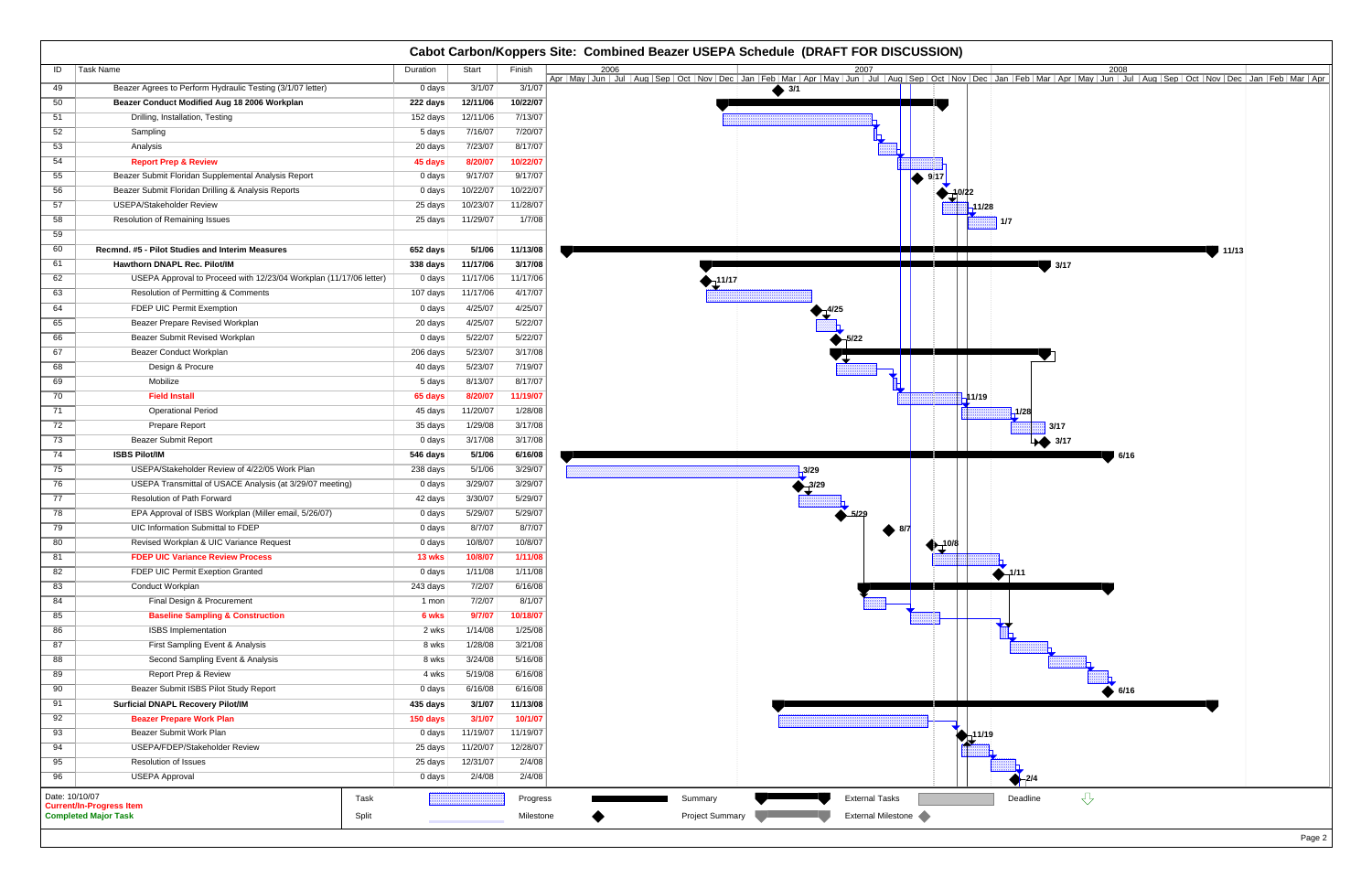| 2008<br>Aug Sep Oct Nov Dec<br>Jan   Feb   Mar   Apr   May   Jun  <br>Jul | Jan   Feb   Mar   Apr |
|---------------------------------------------------------------------------|-----------------------|
| $\frac{2}{4}$                                                             |                       |
| П<br>11/13                                                                |                       |
|                                                                           |                       |
| 2/1                                                                       |                       |
|                                                                           |                       |
|                                                                           |                       |
|                                                                           |                       |
| lin                                                                       |                       |
|                                                                           |                       |
|                                                                           |                       |
|                                                                           |                       |
|                                                                           |                       |
|                                                                           |                       |
|                                                                           |                       |
|                                                                           |                       |
|                                                                           |                       |
|                                                                           |                       |
|                                                                           |                       |
|                                                                           |                       |
|                                                                           |                       |
|                                                                           |                       |
|                                                                           |                       |
|                                                                           |                       |
|                                                                           |                       |
|                                                                           |                       |
|                                                                           |                       |
|                                                                           |                       |
| 4/7                                                                       |                       |
|                                                                           |                       |
|                                                                           |                       |
| 4/7                                                                       |                       |
|                                                                           |                       |
|                                                                           |                       |
|                                                                           |                       |
|                                                                           |                       |
|                                                                           |                       |
|                                                                           |                       |
|                                                                           |                       |
| $\overline{\mathbb{C}}$<br>Deadline                                       |                       |
|                                                                           |                       |
|                                                                           | Page 3                |

|                  |                                                                         |               |                     |           |                        | Cabot Carbon/Koppers Site: Combined Beazer USEPA Schedule (DRAFT FOR DISCUSSION) |                                                                                                                                                                                                                                     |
|------------------|-------------------------------------------------------------------------|---------------|---------------------|-----------|------------------------|----------------------------------------------------------------------------------|-------------------------------------------------------------------------------------------------------------------------------------------------------------------------------------------------------------------------------------|
| ID               | Task Name                                                               | Duration      | Start               | Finish    | 2006                   | 2007                                                                             | 2008<br>Apr   May   Jun   Jul   Aug   Sep   Oct   Nov   Dec   Jan   Feb   Mar   Apr   May   Jun   Jul   Aug   Sep   Oct   Nov   Dec   Jan   Feb   Mar   Apr   May   Jun   Jul   Aug   Sep   Oct   Nov   Dec   Jan   Feb   Mar   Apr |
| 97               | <b>UIC Permit Exemption</b>                                             | 0 days        | 2/4/08              | 2/4/08    |                        |                                                                                  | $\frac{2}{4}$                                                                                                                                                                                                                       |
| 98               | Beazer Conduct Workplan                                                 | 200 days      | 2/5/08              | 11/13/08  |                        |                                                                                  |                                                                                                                                                                                                                                     |
| 99               | <b>Beazer Submit Report</b>                                             | 0 days        | 11/13/08            | 11/13/08  |                        |                                                                                  | $\bullet$ 11/13                                                                                                                                                                                                                     |
| 100              |                                                                         |               |                     |           |                        |                                                                                  |                                                                                                                                                                                                                                     |
| 101              | Recmnd. #6 - Source Delineation & Potential for Downward Migration      | 307 days      | 11/17/06            | 2/1/08    |                        |                                                                                  | 12/1                                                                                                                                                                                                                                |
| 102              | Beazer Updated Site Stratigraphy Submittal (11/17/06 letter)            | 0 days        | 11/17/06            | 11/17/06  | $\rightarrow$ 11/17    |                                                                                  |                                                                                                                                                                                                                                     |
| 103              | EPA 4/18/07 Tansmittal of Comments on Recommendation #6                 | 0 days        | 4/18/07             | 4/18/07   |                        | 4/18                                                                             |                                                                                                                                                                                                                                     |
| 104              | <b>Beazer Response to Comments</b>                                      | <b>30 wks</b> | 4/18/07             | 11/16/07  |                        |                                                                                  |                                                                                                                                                                                                                                     |
| 105              | Beazer Submit Response to Comments                                      | 0 days        | 11/16/07            | 11/16/07  |                        |                                                                                  | 411/16                                                                                                                                                                                                                              |
| 106              | Resolution of Remaining Issues                                          | 50 days       | 11/19/07            | 2/1/08    |                        |                                                                                  |                                                                                                                                                                                                                                     |
| 107              |                                                                         |               |                     |           |                        |                                                                                  |                                                                                                                                                                                                                                     |
| 108              | <b>Recmnd. #7 - Arsenic Evaluation</b>                                  | 340 days      | 7/10/06             | 11/1/07   |                        |                                                                                  | ll 11/1                                                                                                                                                                                                                             |
| 109              | <b>Beazer Prepare Arsenic Evaluation</b>                                | 189 days      | 7/10/06             | 3/30/07   |                        | $-3/30$                                                                          |                                                                                                                                                                                                                                     |
| 110              | Beazer Submit Arsenic Evaluation Report (3/30/07)                       | 0 days        | 3/30/07             | 3/30/07   |                        | $\bigoplus$ 3/30                                                                 |                                                                                                                                                                                                                                     |
| 111              | <b>RECOMMENDATION RESPONSE COMPLETED</b>                                | 0 days        | 3/30/07             | 3/30/07   |                        | $\overline{4}$ 3/30                                                              |                                                                                                                                                                                                                                     |
| 112              | USEPA Agreement & Comment on Report (5/15/07 email)                     | 0 days        | 5/15/07             | 5/15/07   |                        |                                                                                  |                                                                                                                                                                                                                                     |
| 113              | <b>Beazer Response to Comments</b>                                      | 24 wks        | 5/15/07             | 11/1/07   |                        |                                                                                  |                                                                                                                                                                                                                                     |
| 114              | Beazer Submit Response to Comments                                      | 0 days        | 11/1/07             | 11/1/07   |                        | $\blacktriangle$ 11/1                                                            |                                                                                                                                                                                                                                     |
| 115              |                                                                         |               |                     |           |                        |                                                                                  |                                                                                                                                                                                                                                     |
| 116              | Recmnd. #9 - Surficial Well Redevelopment & Sampling                    | 347 days      | 7/10/06             | 11/12/07  |                        |                                                                                  | l 11/12                                                                                                                                                                                                                             |
| 117              | Beazer Prepare Workplan                                                 | 81 days       | 7/10/06             | 10/30/06  | $-10/30$               |                                                                                  |                                                                                                                                                                                                                                     |
| 118              | Beazer Submit Workplan (10/30/06)                                       | 0 days        | 10/30/06            | 10/30/06  | ,10/30                 |                                                                                  |                                                                                                                                                                                                                                     |
| 119              | <b>USEPA/Stakeholder Review</b>                                         | 28 days       | 10/31/06            | 12/7/06   |                        |                                                                                  |                                                                                                                                                                                                                                     |
| 120              | USEPA Comment Letter (12/7/06)                                          | 0 days        | 12/7/06             | 12/7/06   | 12/7                   |                                                                                  |                                                                                                                                                                                                                                     |
| 121              | Beazer Update Workplan                                                  | 85 days       | 12/8/06             | 4/6/07    |                        |                                                                                  |                                                                                                                                                                                                                                     |
| 122              | Beazer Submit Responses & Revised Workplan (4/6/07)                     | 0 days        | 4/6/07              | 4/6/07    |                        |                                                                                  |                                                                                                                                                                                                                                     |
| 123              | <b>USEPA/Stakeholder Review</b>                                         | 36 days       | 4/9/07              | 5/29/07   |                        |                                                                                  |                                                                                                                                                                                                                                     |
| 124              | USEPA Approval of Surficial Redevelopment/Sampling Workplan             | 0 days        | 5/29/07             | 5/29/07   |                        |                                                                                  |                                                                                                                                                                                                                                     |
| 125              | <b>Beazer Conduct Workplan</b>                                          | 85 days       | 7/16/07             | 11/12/07  |                        |                                                                                  |                                                                                                                                                                                                                                     |
| 126              | Redevelopment                                                           | 10 days       | 7/16/07             | 7/27/07   |                        |                                                                                  |                                                                                                                                                                                                                                     |
| 127              | Sampling                                                                | 10 days       | 7/30/07             | 8/10/07   |                        |                                                                                  |                                                                                                                                                                                                                                     |
| 128              | Analysis                                                                | 15 days       | 8/13/07             | 8/31/07   |                        |                                                                                  |                                                                                                                                                                                                                                     |
| 129              | <b>Report Prep &amp; Review</b>                                         | 10 wks        | 9/4/07              | 11/12/07  |                        |                                                                                  |                                                                                                                                                                                                                                     |
| 130              | Beazer Submit Data Report                                               | 0 days        | 11/12/07            | 11/12/07  |                        |                                                                                  | 11/12                                                                                                                                                                                                                               |
| 131              |                                                                         |               |                     |           |                        |                                                                                  |                                                                                                                                                                                                                                     |
| $\overline{132}$ | Recmnd. #11 - Reevaluate COCs                                           | 174 days      | 7/31/07             | 4/7/08    |                        |                                                                                  | 4/7                                                                                                                                                                                                                                 |
| $\overline{133}$ | Technical Risk Assessment Conference Call                               | 0 days        | 7/31/07             | 7/31/07   |                        | $\blacktriangleright$ 7/31<br>▼▼                                                 |                                                                                                                                                                                                                                     |
| 134              | Resolve Path Forward for Risk & Cleanup Criteria                        | 8 wks         | 11/13/07            | 1/14/08   |                        |                                                                                  |                                                                                                                                                                                                                                     |
| 135              | USEPA Issue Cleanup Criteria                                            | 0 days        | 4/7/08              | 4/7/08    |                        |                                                                                  | $\leftrightarrow$ 4/7                                                                                                                                                                                                               |
| 136              |                                                                         |               |                     |           |                        |                                                                                  |                                                                                                                                                                                                                                     |
| 137              | Recmnd. #12 - Surface Soil Delineation                                  | 335 days      | 7/10/06             | 10/26/07  |                        | 10/26                                                                            |                                                                                                                                                                                                                                     |
| 138              | USEPA Review of 2/8/06 Workplan                                         | 39 days       | 7/10/06             | 8/31/06   |                        |                                                                                  |                                                                                                                                                                                                                                     |
| 139              | <b>USEPA Comment Letter</b>                                             | 0 days        | 8/31/06             | 8/31/06   | $2^{8/31}$             |                                                                                  |                                                                                                                                                                                                                                     |
| 140              | Beazer Update of Workplan                                               | 17 days       | 9/1/06              | 9/25/06   |                        |                                                                                  |                                                                                                                                                                                                                                     |
| 141              | Beazer Submit Comment Responses and Revised Workplan (9/25/06)          | 0 days        | 9/25/06             | 9/25/06   | 9/25                   |                                                                                  |                                                                                                                                                                                                                                     |
| 142              | Beazer Update of Workplan Based on Additional Comments (10/31/06)       | 0 days        | 10/31/06            | 10/31/06  | 10/31                  |                                                                                  |                                                                                                                                                                                                                                     |
| 143              | Beazer Notification of Intent to Implement Workplan (11/16/06 letter)   | $0$ days      | 11/16/06            | 11/16/06  | 11/16                  |                                                                                  |                                                                                                                                                                                                                                     |
| 144              | Beazer Conduct Work Plan                                                | 88 days       | 11/28/06            | 3/30/07   |                        |                                                                                  |                                                                                                                                                                                                                                     |
| Date: 10/10/07   | Task                                                                    |               |                     | Progress  | Summary                | <b>External Tasks</b>                                                            | ⇩<br>Deadline                                                                                                                                                                                                                       |
|                  | <b>Current/In-Progress Item</b><br><b>Completed Major Task</b><br>Split |               |                     | Milestone | <b>Project Summary</b> | External Milestone                                                               |                                                                                                                                                                                                                                     |
|                  |                                                                         |               | 1000000000000000000 |           |                        |                                                                                  |                                                                                                                                                                                                                                     |